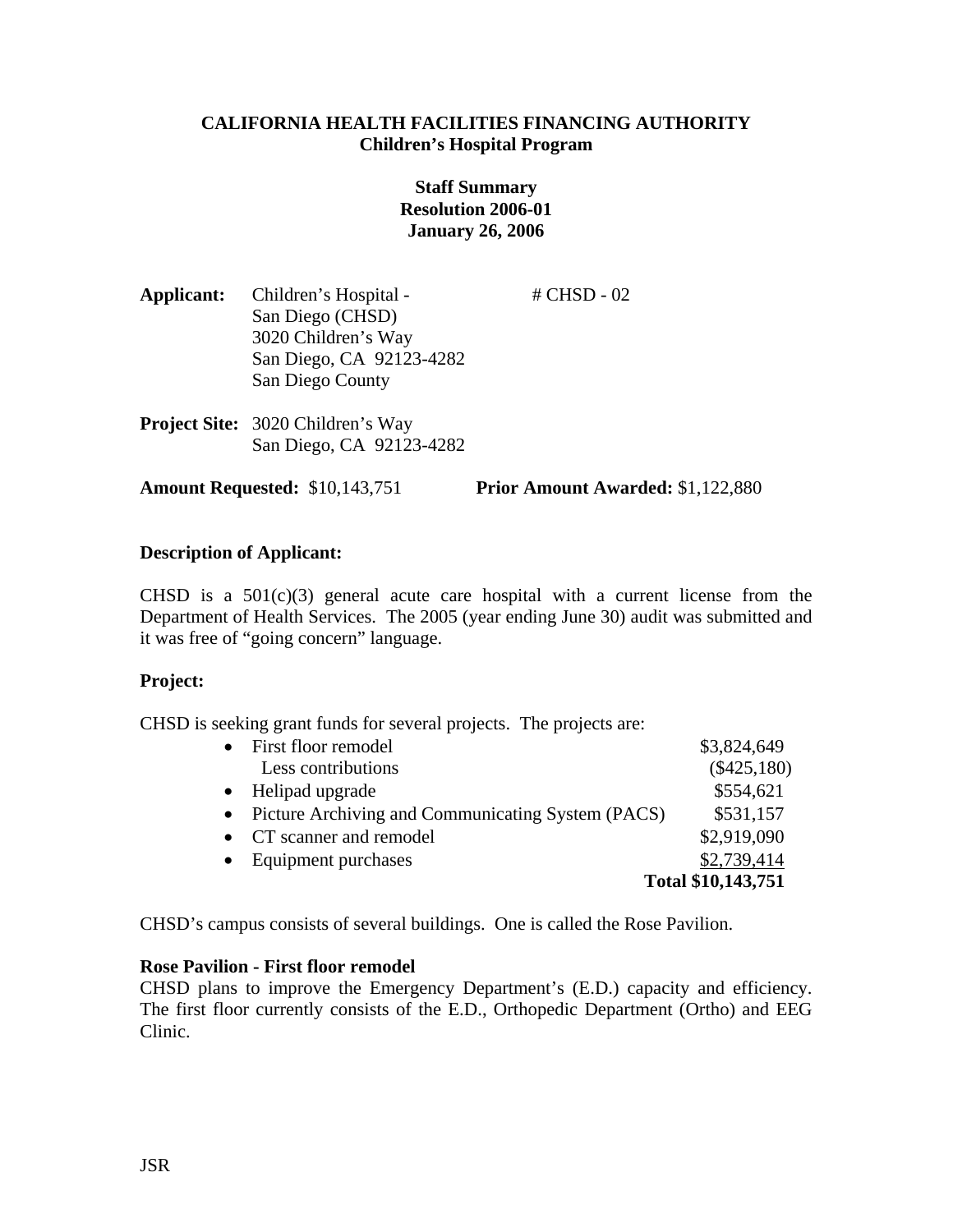When the Rose Pavilion was constructed in 1993, the E.D. was designed to handle 25,000 visits per year. Currently, the E.D. handles 57,000 visits a year. The wait times can be eight hours or longer. Many parents cannot or do not wait for their child to be seen and leave. Thus a child may go to another healthcare facility, which does not specialize in pediatric care or worse the child may not be seen at all by a medical professional.

The remodel will utilize the same foot print, but with improved functionality. For example, Ortho will be moved to another part of the floor, which will then free up additional space for E.D. overflow. Also, E.D. can share Ortho's x-ray room, thus a child will not have to be transported to the x-ray room that is upstairs. Some of the key E.D. improvements are:

- An increase in the number of triage rooms from one to three. The rooms can also be used as exam rooms, if necessary.
- An increase in the number of exam rooms from seven to eight.
- An additional observation room with medical gases.
- An enlarged registration area to accommodate three registration stations. It will be relocated to improve the visibility from the waiting room and add a bullet proof glass for additional security.
- An expanded the Children's Hospital Emergency Transfer (CHET) dispatch desk.

Ortho will take over the underutilized space of the EEG department, which will be moving to another location on the campus. Ortho will then be next to E.D., since E.D. receives a significant number of children each day with broken bones. The Ortho waiting room will be expanded to include three x-ray rooms for a total of five. Also, an additional casting room with three new bays (for a total of six) will be adjacent to the xray rooms. Once the renovation is complete, children with broken bones can go directly to Ortho, reducing pressure on the E.D.

# **Rose Pavilion - Helipad upgrade**

The recently retrofitted helipad is located on the roof of the Rose Pavilion. The original pad was constructed to handle a load of 7,000 pounds. Over the years, the helicopters have increased in size and are no longer able to land at the hospital. Sharp Memorial Hospital, which is adjacent to CHSD, agreed on an interim basis to accept helicopters on behalf of CHSD with children transported back to CHSD by the CHET team.

However Sharp Memorial cancelled its agreement with CHSD about a year and a half ago. CHSD located a temporary helipad across the street from its E.D. until the retrofit was completed. Now, the new retrofitted helipad accepts all helicopter transports except for military helicopters. The current load rating is 12,000 pounds and a maximum length of 57.3 feet.

# **PACS**

PACS is a digital imaging system using computers or networks dedicated to the storage, retrieval, distribution and presentation of images. CHSD is the only hospital in San Diego without this technology. CHSD plans to use the grant funds to purchase equipment and pay for capital costs associated with the infrastructure improvements.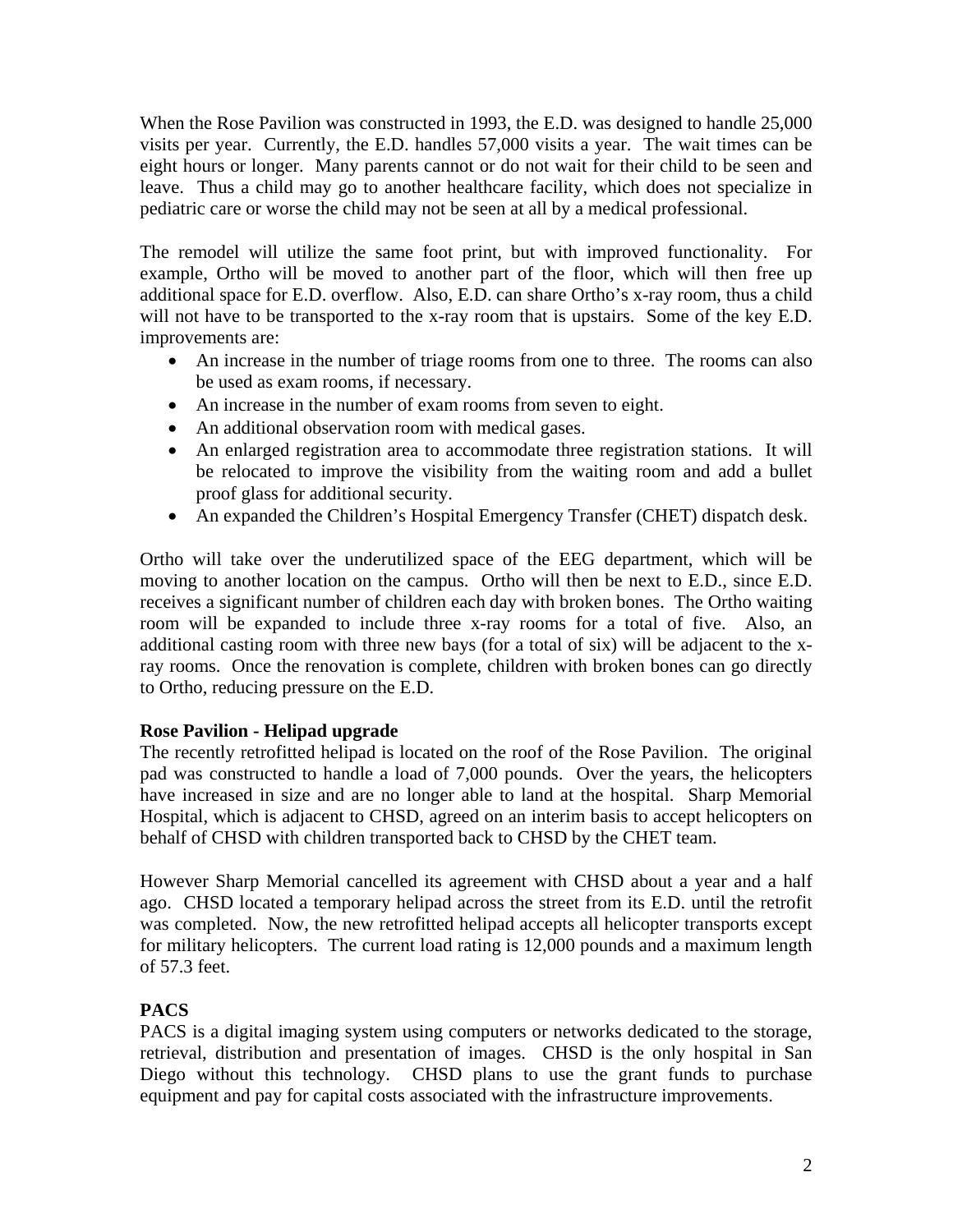PACS handles images from various modalities, such as ultrasonography, magnetic resonance imaging, positron emission tomography, computed tomography and radiography (plain X-rays). PACS replaces hard-copy based means of managing medical images, such as film archives. It expands on the possibilities of such conventional systems by providing capabilities of off-site viewing and reporting (distance education, tele-diagnosis). Additionally, it enables practitioners at various physical locations to peruse the same information simultaneously (teleradiology). With the decreasing price of digital storage, PACS systems provide a growing cost and space advantage over film archival.

# **CT Scanner and remodel**

In 2005, CHSD bought a 64-Slice CT scanner to supplement its 1-Slice CT scanner. It is requesting grant funds to reimburse the purchase costs and the construction costs associated with the installation of the machine. A CT scanner uses x-ray technology combined with computer science to produce cross-sectioned images of the body.

### **Equipment purchases**

CHSD is requesting grant funds to reimburse for the costs associated with patient care equipment. The Neonatal Unit, Surgery, Radiology, Laboratory and other patient care units benefited from these purchases. Some of the equipment that was purchased included ECG and  $CO<sub>2</sub>$  monitors, an ethylene oxide sterilizer, a surgical operating microscope and an NIM Response System, which monitors nerves during surgery to ensure that the nerves are not damaged during a surgical procedure.

### **Proposition 61 Evaluation Factors:**

Based on the review of the application and other submitted materials, staff evaluated CHSD's project using the six factors identified in Proposition 61 language.

*The grant will contribute toward expansion or improvement of health care access by children eligible for governmental health insurance programs and indigent, underserved, and uninsured children:* 

Approximately 54 percent of the patients are Medi-Cal eligible.

### **Rose Pavilion - First floor remodel**

The remodeling project will increase capacity in both the E.D. and Ortho. Additional triage exam rooms, more x-ray rooms and casting bays will increase access for the most vulnerable children to be seen and treated in a timely manner. With more capacity, wait times should be reduced and lessen the likelihood of parents prematurely leaving the E.D.

### **Rose Pavilion - Helipad upgrade**

With an upgraded helipad, CHSD is in a position to accept all helicopter transports (except military), thus it has the ability at a minimum to accept the same number of transfers. Also, CHSD no longer has to pay to use another facility's heliport, which will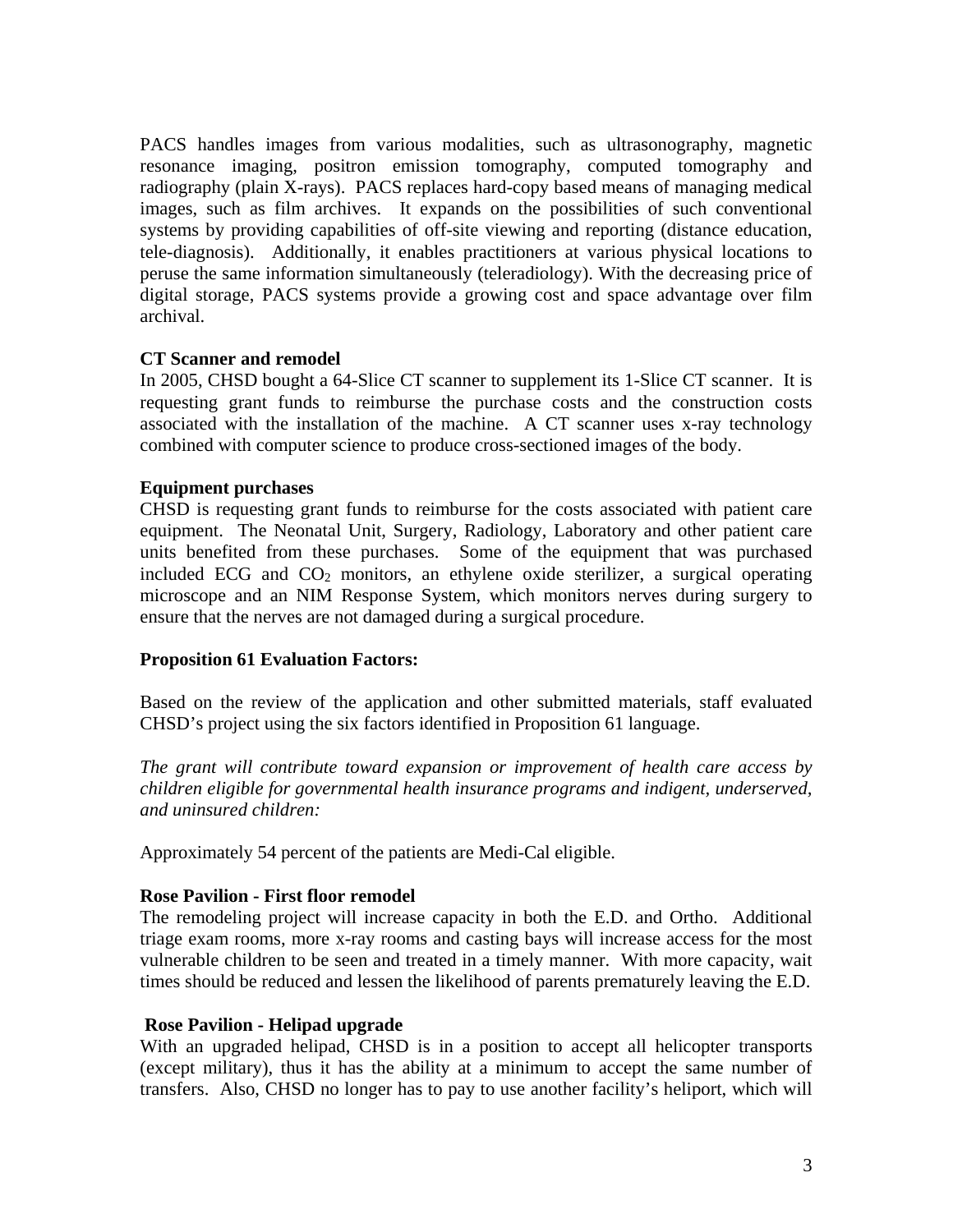save needed funds to be used for patient care. Annually, over 1,200 children are transported by the CHET team.

# **PACS**

Instead of waiting for x-ray films to be developed, digital images will be available immediately. Faster reading of the images will improve patient flow. Also, the digital storage of images means the end of missing/misplaced films, so that patients do not need to take replacement pictures. This will free up machines to handle additional capacity.

## **CT Scanner and remodel**

The 64-Slice CT scanner has increased CT capacity and scans many times faster than the 1-Slice CT. Since it's faster, CHSD can scan more patients and fewer children will need to be rescanned due to a child moving during the procedure.

# **Equipment purchases**

The hospital needs to replace outdated equipment to stay current with the ever changing technological environment. For example, the new patient monitors will be more sophisticated, which will allow CHSD to admit sicker patients. Also, new surgical equipment will allow physicians to perform newer and more innovative procedures.

*The grant will contribute toward the improvement of child health care or pediatric patient outcomes:* 

## **Rose Pavilion - First floor remodel**

Increased capacity will increase the quality of child health care. First, triage will increase from one to three rooms. Currently, wait times can be eight hours or longer. With the new remodel, most families will be seen within an hour. Children with serious illnesses tend to deteriorate quicker than adults, thus reducing the wait time will help prevent that type of incidence.

Increased traffic flow efficiency will reduce the time it takes to place a cast on a child. Anything that reduces treatment time reduces the stress put not only on the patient, but also on the family.

### **Rose Pavilion - Helipad upgrade**

By having the helipad on-site versus off-site, children will be able to be directly transported to the E.D. For a critically ill/injured child, sometimes the saving of a few additional minutes can mean the difference between life and death.

## **PACS**

Digital images will be immediately available to the physician. A faster diagnosis will result in faster treatment. This quicker turn around time will help the E. D. meets its goal to reduce the amount of time the patient spends waiting.

### **CT Scanner and remodel**

The 64-Slice CT Scanner has provided the following benefits: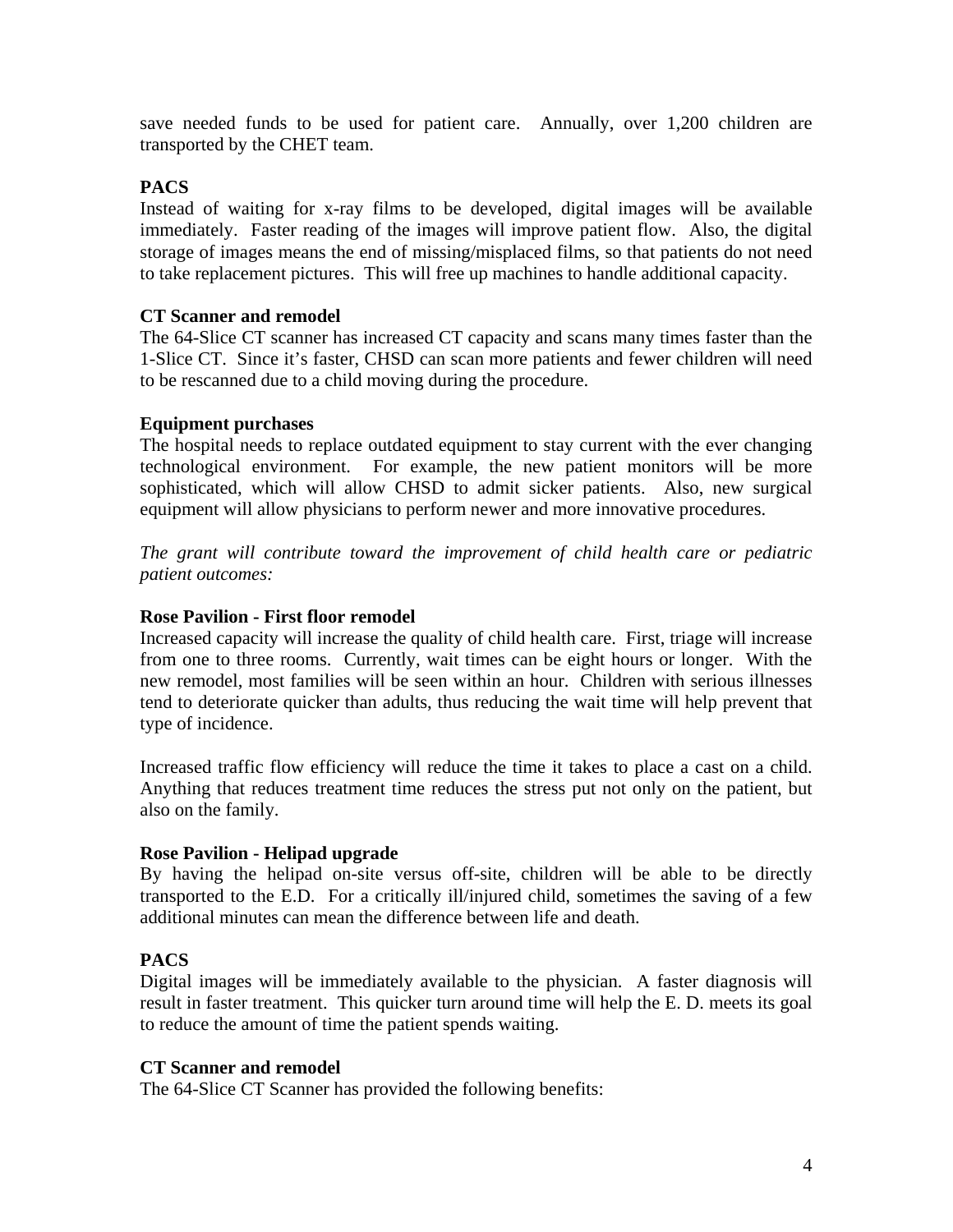- With two scanners, CHSD has provided more scans and reduced wait times. Also, the emergency scans no longer disrupt the regularly scheduled scans, thus eliminating the need to reschedule the regular scans due to emergencies.
- The 1-Slice CT scanner needs to be manually calibrated to adjust the radiation dosage. The 64-Slice CT scanner automatically adjusts the dosage, thereby reducing the radiation risk for the children.
- The 1-Slice Scanner can take up to two minutes or more for a scan. Many children are unable to lie still for that long. Anesthesia is normally used for this procedure. Since the 64-Slice Scanner can perform a complete body scan in about 10 seconds, 95 percent of the patients no longer need to be anesthetized or exposed to other needle procedures.
- Virtual imaging has reduced and/or replaced invasive surgical procedures. Scope procedures such as a catherization, colonoscopy or bronchoscopy are risky, uncomfortable and highly invasive.

# **Equipment purchases**

The equipment acquisitions ranged from refrigerators and microscopes for the laboratory to the latest technologically advanced surgically equipment such as sterilizers, microscopes, and a computer system that allows a 3D CT scan to be compared to anatomical structures intraoperatively.

*The children's hospital provides uncompensated or undercompensated care to indigent or public pediatric patients:* 

CHSD is a certified California Children's Services (CCS) hospital. Approximately 54 percent of its net patient revenues come from government programs such as Medi-Cal and CCS. In Fiscal Year '04, CHSD provided over \$40 million in uncompensated and under-compensated care. It has financial counselors to assist in finding alternative sources of payment from both public and private programs. Also, Medi-Cal eligibility workers are on site to assist the families.

# *The children's hospital provides services to vulnerable pediatric populations:*

CHSD cared for 7,319 CCS patients, which represents about 53 percent of the total patients. It is the only hospital in San Diego and Imperial Counties dedicated solely to pediatrics. CHSD has the only Level 4 (most acute) Neonatal Intensive Care Unit in the region.

### *The children's hospital promotes pediatric teaching or research programs:*

More than 300 pediatric family practice and specialty residents train at CHSD. The residents come from five San Diego based residency programs from UCSD, Scripps (Chula Vista and Mercy) and from both Balboa and Pendleton Naval Medical Centers.

CHSD's Center for Clinical Research oversees and conducts over 200 clinical trials a year investigating new drugs, devices and techniques.